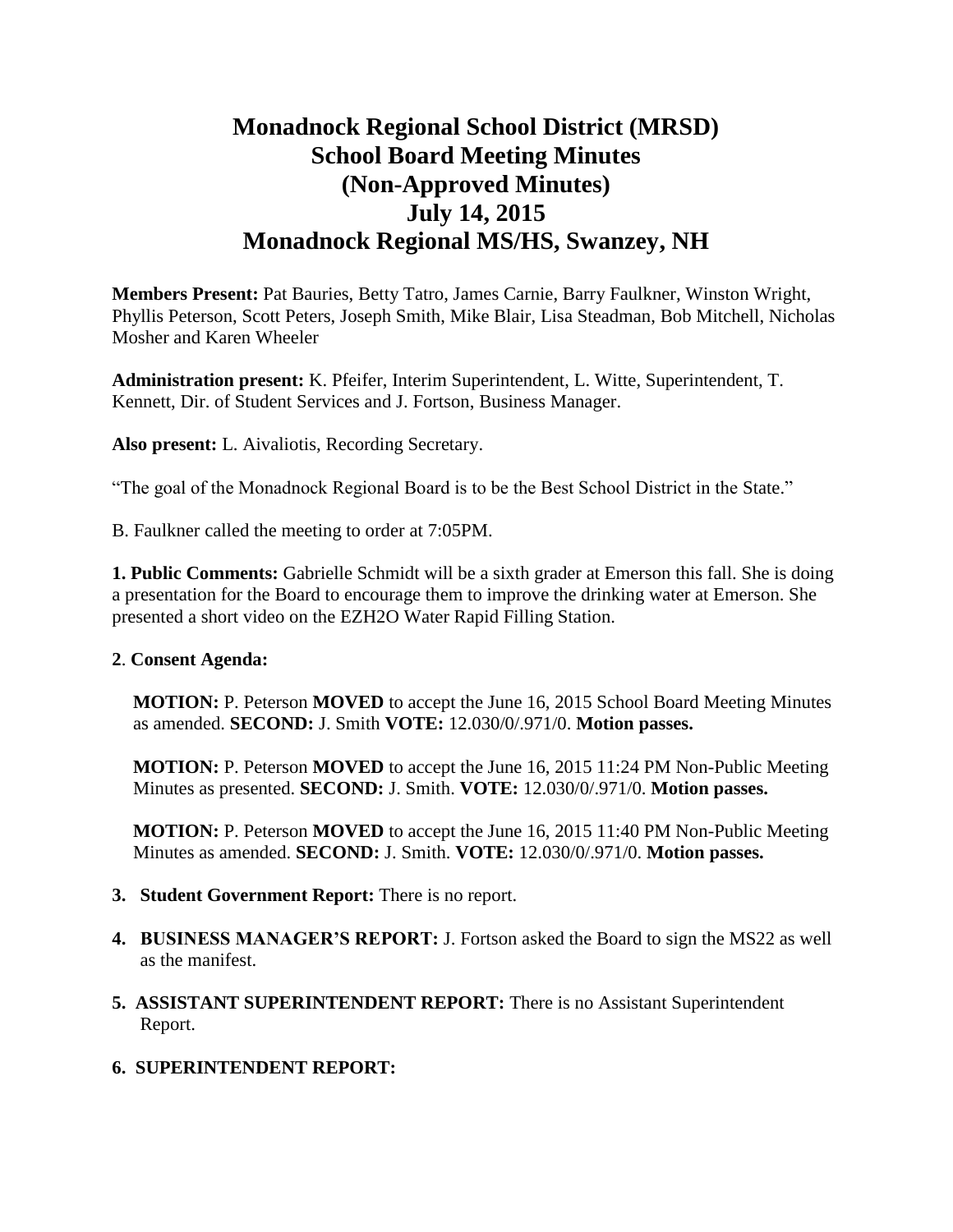**6a. Correspondence and Announcements**: K. Pfeifer explained most of the report would be in non-public session. **MOTION:** M. Blair **MOVED** to allow the ACES 93 to attend a field trip on July 31, 2015 to the Montshire Museum. **SECOND:** P. Peterson. **VOTE:**  13/0/0/0. **Motion passes.** 

K. Pfeifer informed the Board the NESDEC final report was in the Board packet.

- **7. Interview Principal Candidate:** The Board will interview Kevin Stone in Public Session and vote on the nomination in non-public. P. Bauries stated the Board usually interviews the candidate in non-public. P. Bauries has no objection. K. Pfeifer explained Kevin Stone was the nominee from the committee. P. Peterson spoke of the candidate and the fact the committee was unanimous in their vote. Kevin Stone informed the Board of his experience in education and the positions he held. He said he spoke to A. Salzmann regarding the position and the needs in the position. He said the position is doable. He will rotate schools each day and if something arises he will go where the need is. He is very supportive of the STEM and STEAM. He has worked in multi-aged classrooms and they are very effective if done properly.
- **7. BOARD CHAIR REPORT:** B. Faulkner welcomed L. Witte as the new Superintendent and is looking forward to years of continuing progress. The Board will be working on the upcoming teacher's contract. There will be an emphasis on safety and discipline. There will be new administrators and an SSO. The STEAM concept will be worked throughout the District. This is the beginning of a new school year and the best year yet.

## **8. SCHOOL BOARD COMMITTEE REPORTS:**

**8a. Budget Committee:** B. Mitchell reported the Budget Committee met on June 23, 2015. He informed the committee the Board's attorney would advice the Board not to have a member of the Budget Committee on the Negotiating Committee. W. Lechlider presented information gathered by D. Coffman regarding the student enrollment and the number of staff over 5 years. It was explained there was a reduction of 400 students but the staff reduction was not at the same level of reduction.

**8b. Community Relations Committee:** M. Blair reported the committee did not meet. They will reschedule.

 **8c. Education and Technology Committee:** P. Bauries reported the committee met on June 23, 2015. K. Pfeifer explained there were 114 students from the MS/HS in the Superintendent's Club. The committee discussed retention and the test scores for the elementary and MS/HS students. The committee received information on rationale for the reduction of the psychologist. There was a reduction of 152 students in Special Ed. The autism services will be contracted. L. Carey presented information to the committee on the equity of specials among the schools. L. Kalloger explained the restructuring of Division Leaders. She will add two more leaders and it will enhance student performance. The committee discussed with N. Richardson secure access of documents and the issue of the stolen laptop. The next meeting is scheduled for July 28, 2015. **MOTION:** P. Bauries **MOVED** on behalf of the Education/Technology Committee to request the Superintendent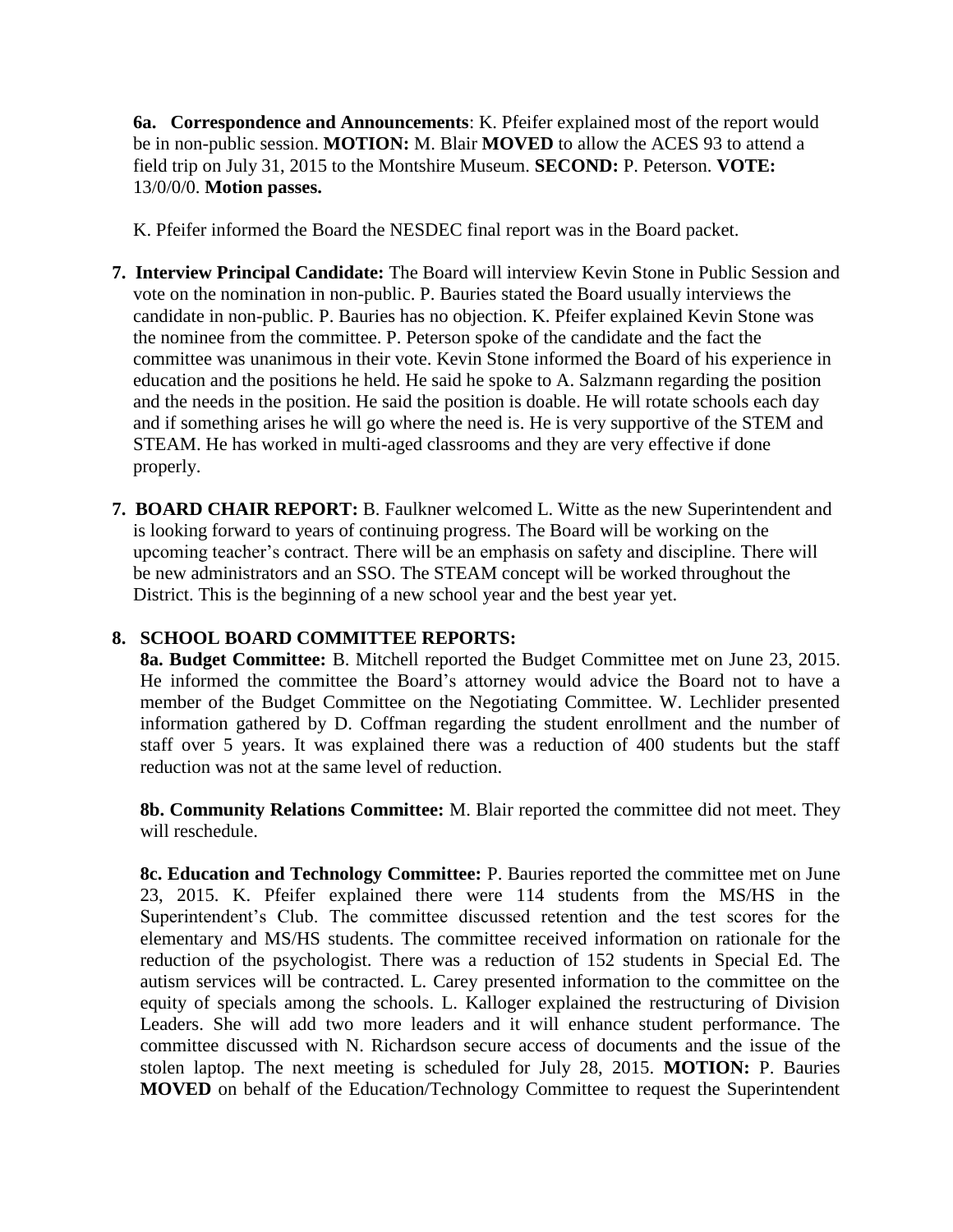review the job description for the Instructional Specialist and how it fits in the organization chart. **SECOND:** P. Peterson. **DISCUSSION:** The Superintendent would then bring back to the Education Committee the recommendation as to where in the organization chart the job description belongs. N. Mosher asked who is handling the chart. K. Pfeifer said the CRC has the chart. The Superintendent develops, clarifies and is in charge of the chart. N. Mosher commented we have discussed the charts since March and he has not seen them. **VOTE:**  11.885/1.115/0/0. **Motion passes.** 

**MOTION:** P. Bauries **MOVED** on behalf of the Education/Technology Committee to approve the recommendation of the IT Director for a draft to approve a secure email setup for Board Members to access documents and Email correspondence. **SECOND:** N. Mosher. **DISCUSSION:** B. Faulkner would like to change the motion. M. Blair would suggest having Policy present a draft with a recommendation from N. Richardson. J. Carnie commented it is a double motion. It would be better to send this to policy, have them draft something and send it back to the Board. S. Peters would like to send it to the Policy Committee. **A friendly amendment:** to approve the recommendation of the IT Director for a draft of a policy to be sent to the Policy Committee for a secure email setup for Board Members to access documents and Email correspondence. **VOTE:** 11.925/1.075/0/0. **Motion passes.** 

 **8d. Finance and Facilities Committee:** J. Carnie informed the Board the committee is scheduled to meet on August 5, 2015.

**MOTION:** J. Smith **MOVED** to refer the EZH2O water bottle proposal to the Facilities Committee for further study. **SECOND:** M. Blair. **VOTE:** 13/0/0/0. **Motion passes.** 

**8e. Policy Committee:** M. Blair reported the Policy Committee met on June 30, 2015. The committee reviewed a number of policies. K. Pfeifer is reviewing the policies that need to be changed from SAU 38 to SAU 93. The committee will review policies regarding employment of relatives which will be in the next packet. They discussed home education and instruction, homeschooling and the SAU organizational chart. T. Walsh presented the school lunch policy proposal to the committee. The next meeting is on July 28, 2015 at 5:00 PM.

 **8f. Sports Committee:** The next meeting is scheduled for July 21, 2015.

#### **8g. Negotiations:**

**Authorize Professional Support for Negotiations:** B. Faulkner would like to ask the Board for approval to have professional support for negotiations. P. Bauries commented the committee met and agreed they needed help. P. Bauries asked if the Board would like to continue with the same lawyer of go out to bid. **MOTION:** P. Bauries **MOVED** to authorize professional legal support for the Negotiations Committee. **SECOND:** P. Peterson. **DISCUSSION:** M. Blair commented it is necessary to have the support but is there a reason to change the attorney. The Board will discuss in non-public session. **VOTE:** 13/0/0/0. **Motion passes.**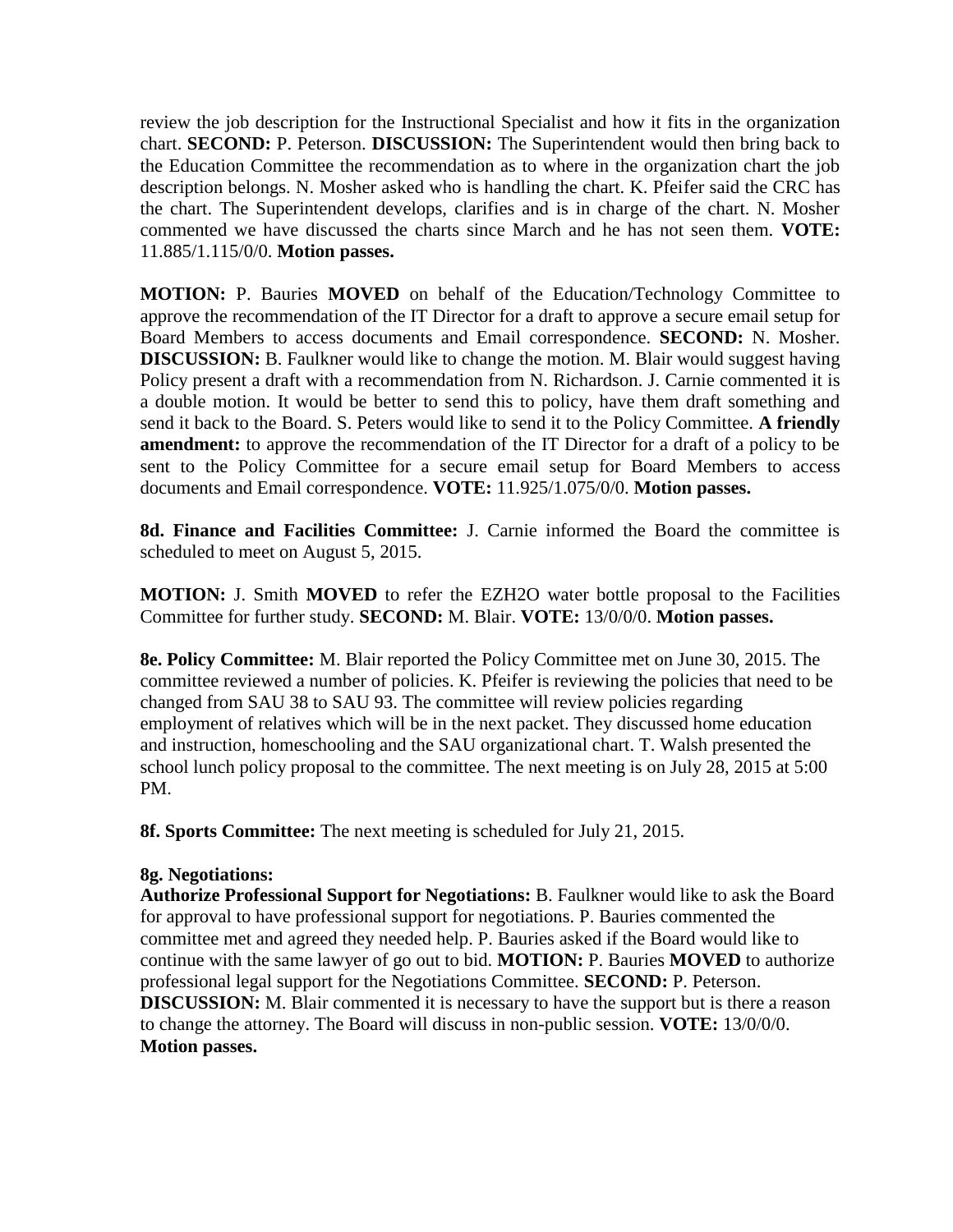P. Bauries asked if the final contract for MESSA and the Support Staff were signed. She asked what the holdup is she would like to see the contracts. B. Faulkner did sign the contracts. L. Steadman also signed the contracts. L. Steadman said the TA had to be added and updated. There were clerical errors and the side bar agreement as approved by the Board. J. Carnie and P. Bauries do not believe they signed the contracts. B. Faulkner said they had a meeting and 6 people signed the contracts. J. Carnie said the Budget Committee did not agree with the contracts because they did not see them. L. Steadman commented the Board voted on the warrant article. J. Carnie said if the Board did not vote on the contract how did it get on the warrant. J. Fortson commented the contracts were put on line. P. Bauries asked about the sidebar. L. Steadman said it did not need to be voted on by the public because there were no funds involved. J. Carnie commented this Board has not voted on this.

**8h. Ad HOC STEAM:** P. Bauries reported the committee has not met. They will meet with L. Witte and formalize where to go with STEAM in order to have it in the classrooms in the 2016-2017 school year.

**8i. School Safety and Discipline Committee:** J. Smith reported the committee met and discussed the job description for the school safety officer. There are 23 different qualifications and 18 performance responsibilities. This job is too big for one person. **MOTION:** J. Smith **MOVED** to adopt the new job description for the SSO. The position will focus on the MS/HS and deal with the elementary school incidents on an as needed basis. **SECOND:** N. Mosher. **DISCUSSION:** J. Smith commented it was clear last year the position was spread too thin. The position would bring in some of these discipline issues and reevaluate at the end of the year. The changes are based on homeland security. Another change is the allotment of time with the MS/HS change. There will be an emphasis on working with N. Richardson on the Safety Plan. L. Steadman said this job description is very different than what is on School Spring. K. Pfeifer commented this is from the National School Board Standards. **MOTION:** P. Bauries **MOVED** to table the motion until the next meeting in order to have the old copy of the job description**. SECOND:** P. Peterson. **DISCUSSION:** K. Pfeifer commented we need to interview next week. P. Bauries does not want to hold up the process but is concerned with applying for something different than what is on School Spring. S. Peters said it can be changed over time through the superintendent. K. Pfeifer said this has been approved by the Ad HOC but not the Board yet. **VOTE:** 13/0/0/0. **Motion passes.** The next meeting is on July 22, 2015.

#### **9. Old Business:**

 **9a. Other Old Business as may come before the Board.** 

#### **10. NEW BUSINESS:**

**10a. Action on the Manifest: MOTION:** B. Tatro **MOVED** to accept the 2015-2016 manifest in the amounts of \$ 284,426.96. **SECOND:** P. Peterson. **VOTE:** 13/0/0/0. **Motion passes. MOTION:** B. Tatro **MOVED** to accept the 2014-2015 manifest in the amount of \$ 62,245.11. **SECOND:** P. Peterson. **VOTE:** 13/0/0/0. **Motion passes.** 

#### **10b. Other New Business as may come before the Board:**